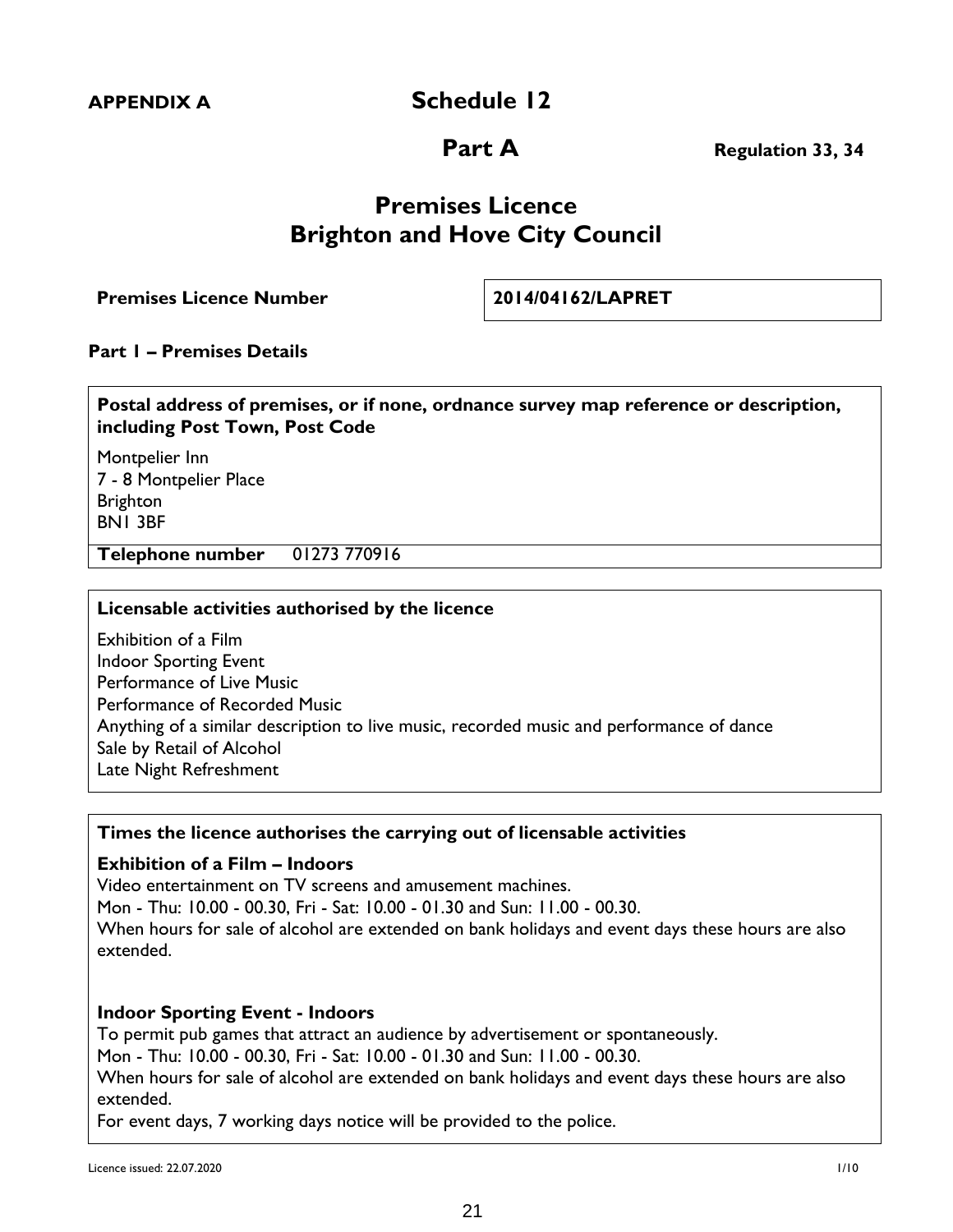### **Performance of Live Music - Indoors**

Live acoustic/amplified music and amplified voice i.e. karaoke, music quizzes and sporting events. Mon - Thu: 10.00 - 23.30, Fri - Sat: 10.00 - 00.30 and Sun: 11.00 - 23.00.

#### **Performance of Recorded Music - Indoors**

Recorded music rented from DMX Music Ltd using satellite equipment. Karaoke and quizzes, with or without a DJ and including audience participation.

Mon - Thu: 10.00 - 00.30, Fri - Sat: 10.00 - 01.30 and Sun: 11.00 - 00.30.

When hours for sale of alcohol are extended on bank holidays and event days these hours are also extended.

#### **Anything of a similar description to live music, recorded music and performance of dance- Indoors**

Comperes for quizzes and similar events, comedians and similar performances in any case using voice amplification.

Mon - Thu: 10.00 - 00.30, Fri - Sat: 10.00 - 01.30 and Sun: 11.00 - 00.30.

When hours for sale of alcohol are extended on bank holidays and event days these hours are also extended.

## **Sale by Retail of Alcohol**

Mon - Thu: 10.00 - 00.00, Fri - Sat: 10.00 - 01.00 and Sun: 11.00 - 00.00.

10.00 New Years Eve to 23.00 New Years Day

10.00 to 01.00 on Friday, Saturday, Sunday and Monday on Bank Holiday weekends, Christmas Eve and Boxing Day.

#### **Late Night Refreshment**

Monday - Wednesday: 23.00 - 00.30, Thursday - Saturday: 23.00 - 01.30, Sunday: 23.00 - 00.30 23.00 New Years Eve to 05.00 New Years Day

23.00 to 01.00 on Friday, Saturday, Sunday and Monday on Bank Holiday weekends, Christmas Eve and Boxing Day.

# **The opening hours of the premises**

Apart from bank holidays and event days, the premises shall only open to the public as follows: Mon - Thu: 10.00 - 00.30, Fri - Sat: 10.00 - 01.30 and Sun: 11.00 - 00.30.

# **Where the licence authorises supplies of alcohol whether these are on and / or off supplies**

Alcohol is supplied for consumption both on and off the Premises.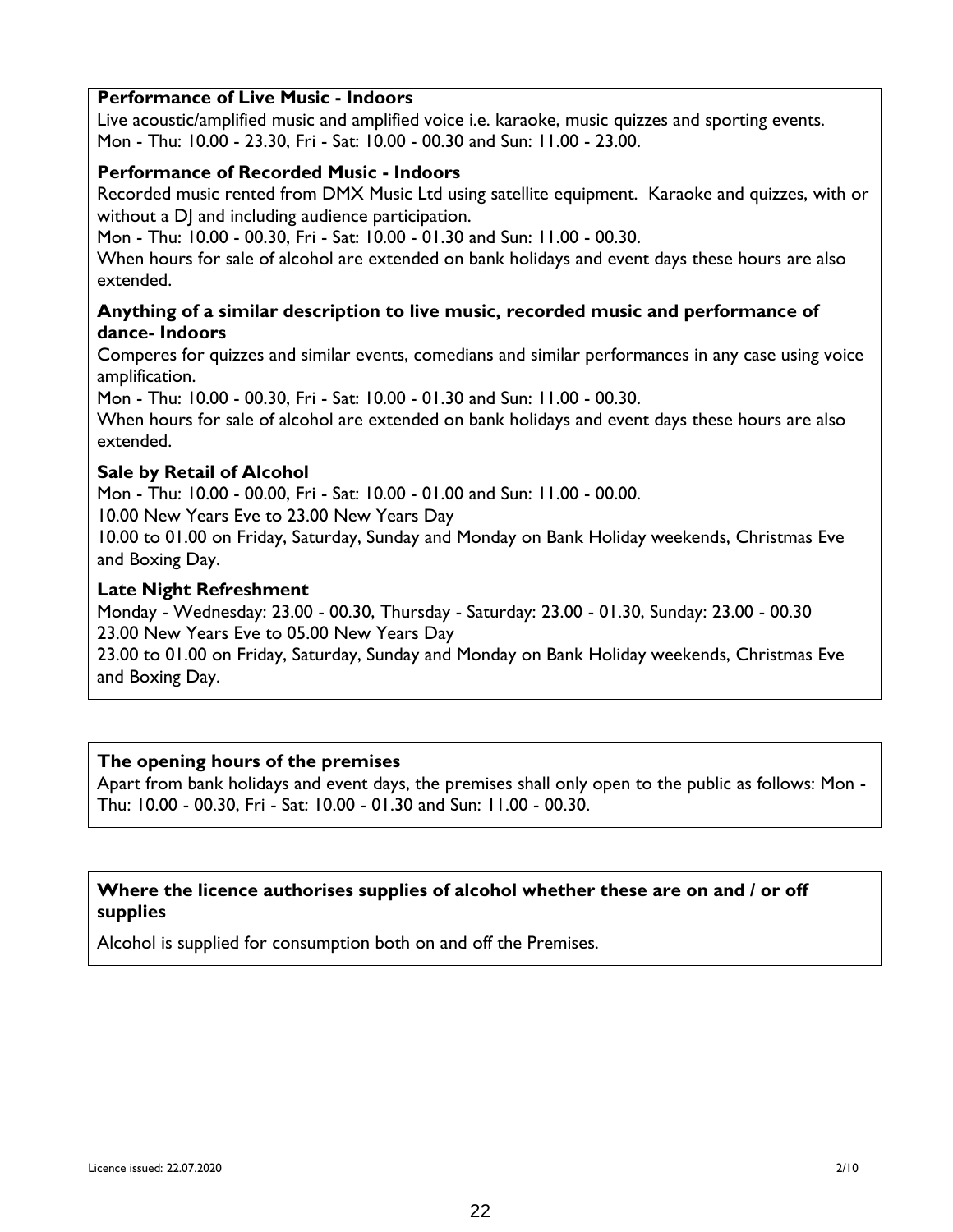# **Part 2**

**Name, (registered) address, telephone number and email (where relevant) of holder of premises licence**

Rock & Roller Coaster Limited Montpelier Inn 7 - 8 Montpelier Place Brighton East Sussex BN1 3BF

# **Name, address and telephone number of designated premises supervisor where the premises licence authorises for the supply of alcohol**

Greta Gaskaite

**Personal licence number and issuing authority of personal licence held by designated premises supervisor where the premises licence authorises for the supply of alcohol**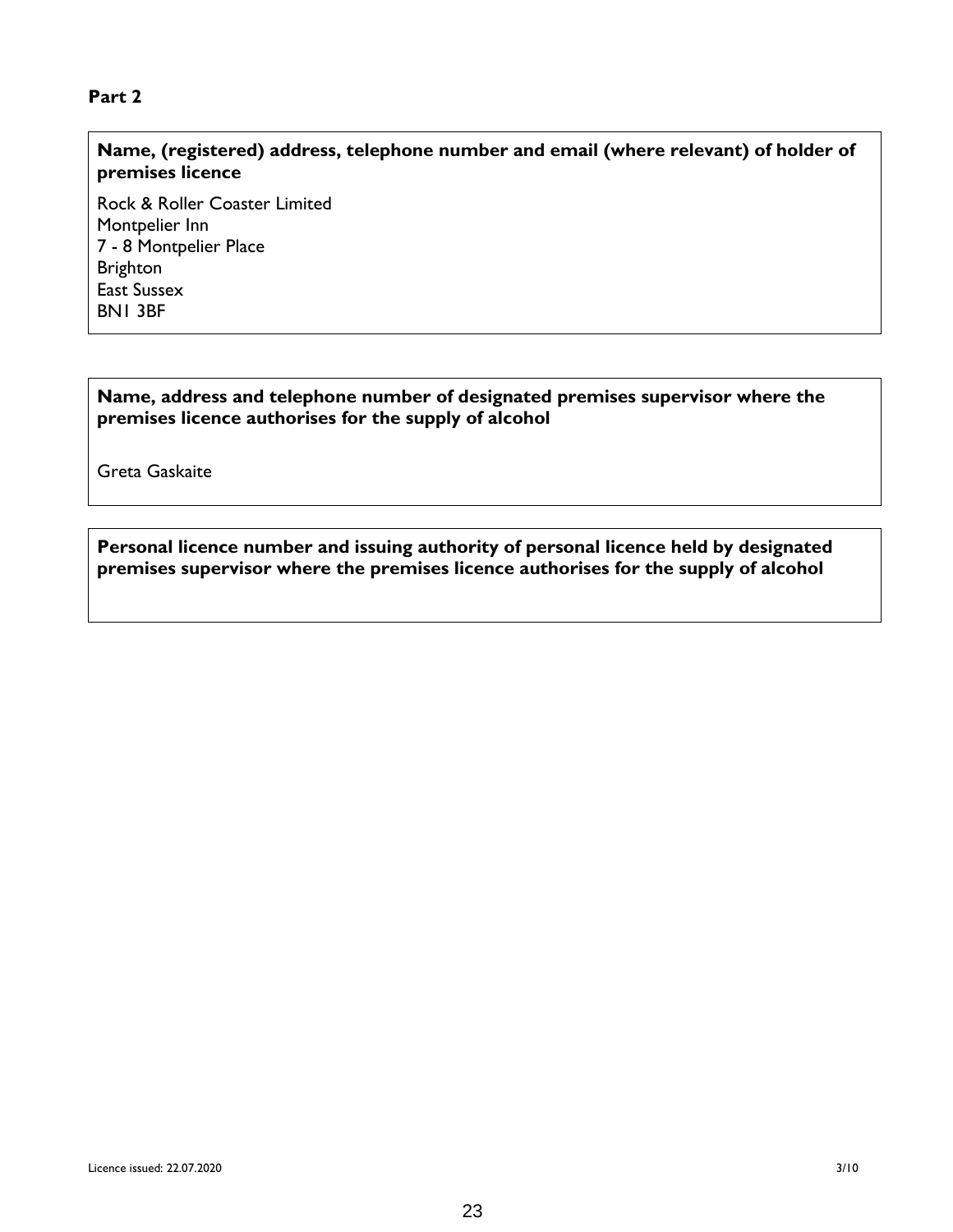### **Annex 1 - Mandatory conditions**

**S 19**; mandatory conditions where licence authorises supply of alcohol

- 1. No supply of alcohol may be made under the premises licence
	- a) at a time when there is no designated premises supervisor in respect of the premises, or
	- b) at a time when the designated premises supervisor does not hold a personal licence or his personal licence is suspended
- 2. Every supply of alcohol under the premises licence must be made or authorised by a person who holds a personal licence
- 3. (1) The responsible person must ensure that staff on relevant premises do not carry out, arrange or participate in any irresponsible promotions in relation to the premises.

(2) In this paragraph, an irresponsible promotion means any one or more of the following activities, or substantially similar activities, carried on for the purpose of encouraging the sale or supply of alcohol for consumption on the premises-

(a) games or other activities which require or encourage, or are designed to require or encourage, individuals to–

(i) drink a quantity of alcohol within a time limit (other than to drink alcohol sold or supplied on the premises before the cessation of the period in which the responsible person is authorised to sell or supply alcohol), or

(ii) drink as much alcohol as possible (whether within a time limit or otherwise);

(b) provision of unlimited or unspecified quantities of alcohol free or for a fixed or discounted fee to the public or to a group defined by a particular characteristic in a manner which carries a significant risk of undermining a licensing objective;

(c) provision of free or discounted alcohol or any other thing as a prize to encourage or reward the purchase and consumption of alcohol over a period of 24 hours or less in a manner which carries a significant risk of undermining a licensing objective;

(d) selling or supplying alcohol in association with promotional posters or flyers on, or in the vicinity of, the premises which can reasonably be considered to condone, encourage or glamorise anti-social behaviour or to refer to the effects of drunkenness in any favourable manner.

(e) dispensing directly by one person into the mouth of another (other than where that other person is unable to drink without assistance by reason of a disability).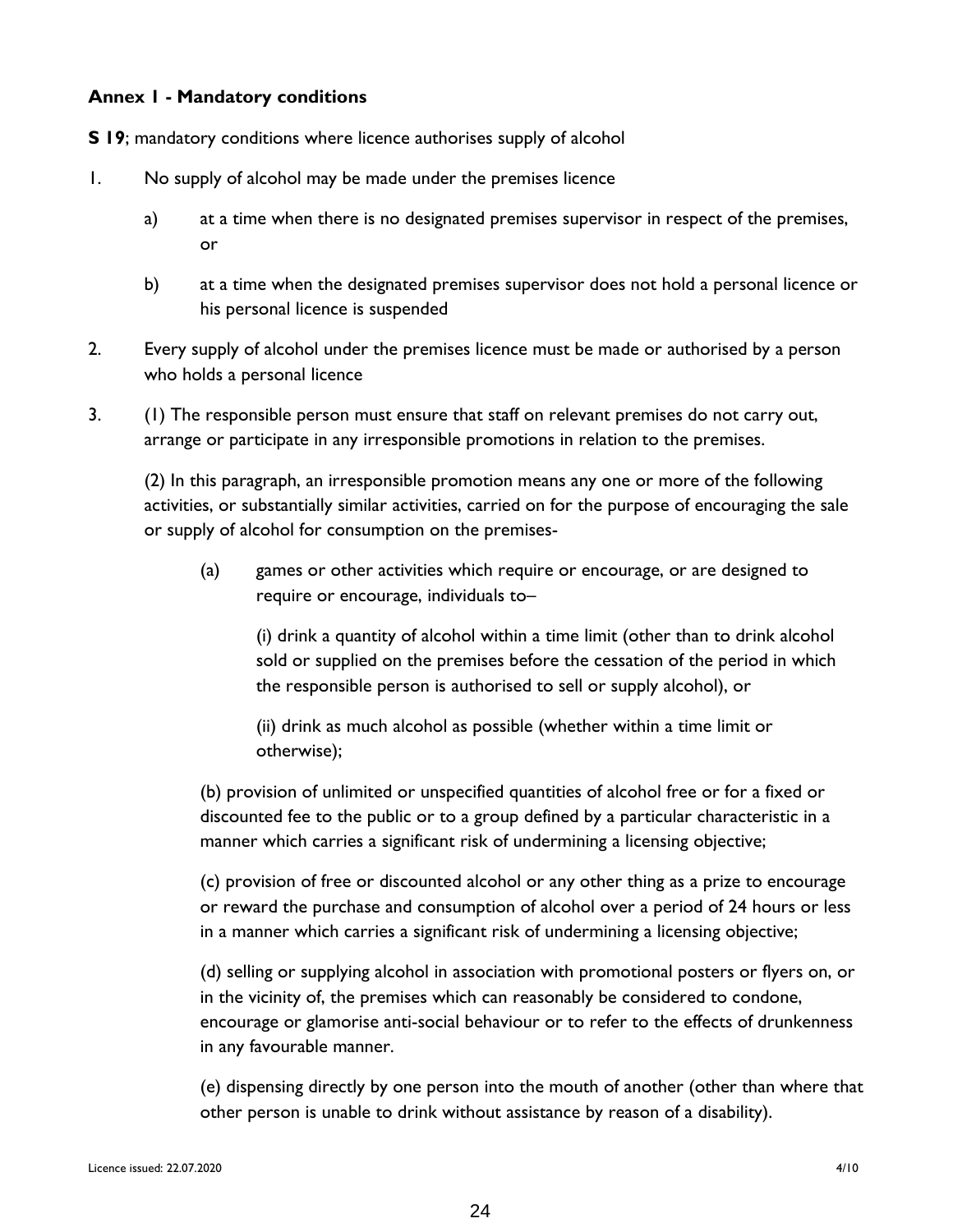- 4. The responsible person must ensure that free potable water is provided on request to customers where it is reasonably available.
- 5. (1) The premises licence holder or club premises certificate holder must ensure that an age verification policy is adopted in respect of the premises in relation to the sale or supply of alcohol.

(2) The designated premises supervisor in relation to the premises licence must ensure that the supply of alcohol at the premises is carried on in accordance with the age verification policy.

(3) The policy must require individuals who appear to the responsible person to be under 18 years of age (or such older age as may be specified in the policy) to produce on request, before being served alcohol, identification bearing their photograph, date of birth and either—

(a) a holographic mark, or

- (b) an ultraviolet feature.
- 6. The responsible person must ensure that—

(a) where any of the following alcoholic drinks is sold or supplied for consumption on the premises (other than alcoholic drinks sold or supplied having been made up in advance ready for sale or supply in a securely closed container) it is available to customers in the following measures—

- (i) beer or cider:  $\frac{1}{2}$  pint;
- (ii) gin, rum, vodka or whisky: 25 ml or 35 ml; and
- (iii) still wine in a glass: 125 ml;

(b) these measures are displayed in a menu, price list or other printed material which is available to customers on the premises; and

(c) where a customer does not in relation to a sale of alcohol specify the quantity of alcohol to be sold, the customer is made aware that these measures are available."

# **Minimum Drinks Pricing**

- 1. A relevant person shall ensure that no alcohol is sold or supplied for consumption on or off the premises for a price which is less than the permitted price.
- 2. For the purposes of the condition set out in paragraph  $1 -$ 
	- (a) "duty" is to be construed in accordance with the Alcoholic Liquor Duties Act 1979:
	- (b) "permitted price" is the price found by applying the formula—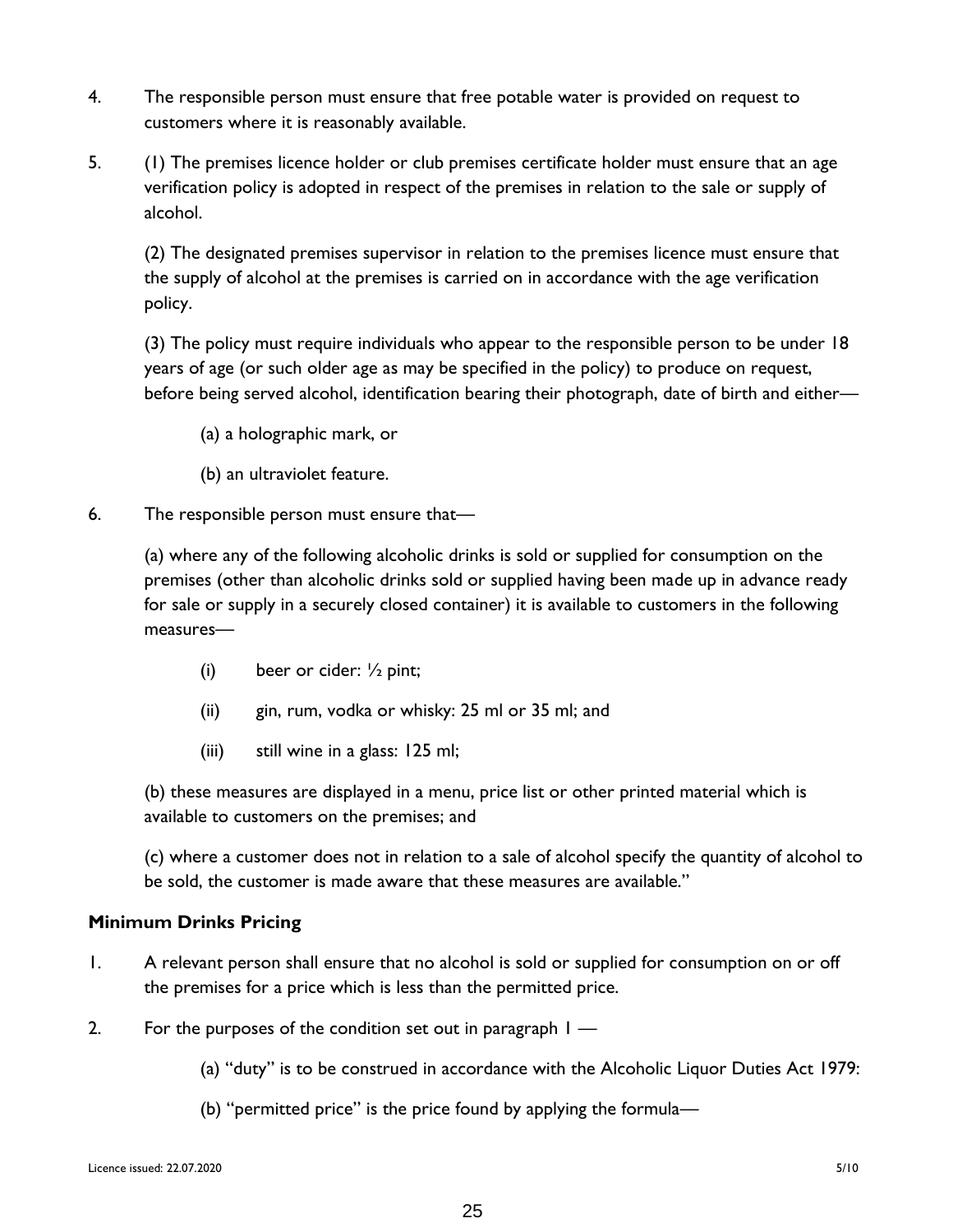# $P=D+(DxV)$

where—

(i) P is the permitted price,

(ii) D is the amount of duty chargeable in relation to the alcohol as if the duty were charged on the date of the sale or supply of the alcohol, and

(iii) V is the rate of value added tax chargeable in relation to the alcohol as if the value added tax were charged on the date of the sale or supply of the alcohol;

(c) "relevant person" means, in relation to premises in respect of which there is in force a premises licence—

(i) the holder of the premises licence,

(ii) the designated premises supervisor (if any) in respect of such a licence, or

(iii) the personal licence holder who makes or authorises a supply of alcohol under such a licence;

(d) "relevant person" means, in relation to premises in respect of which there is in force a club premises certificate, any member or officer of the club present on the premises in a capacity which enables the member or officer to prevent the supply in question; and

(e) "value added tax" means value added tax charged in accordance with the Value Added Tax Act 1994.

- 3. Where the permitted price given by Paragraph (b) of paragraph 2 would (apart from this paragraph) not be a whole number of pennies, the price given by that sub-paragraph shall be taken to be the price actually given by that sub-paragraph rounded up to the nearest penny.
- 4. (1) Sub-paragraph (2) applies where the permitted price given by Paragraph (b) of paragraph 2 on a day ("the first day") would be different from the permitted price on the next day ("the second day") as a result of a change to the rate of duty or value added tax.
- (2) The permitted price which would apply on the first day applies to sales or supplies of alcohol which take place before the expiry of the period of 14 days beginning on the second day.

**S 20**; mandatory condition: exhibition of films

1. Where a premises licence authorises the exhibition of films, the licence must include a condition requiring the admission of children to the exhibition of any film to be restricted in accordance with this section.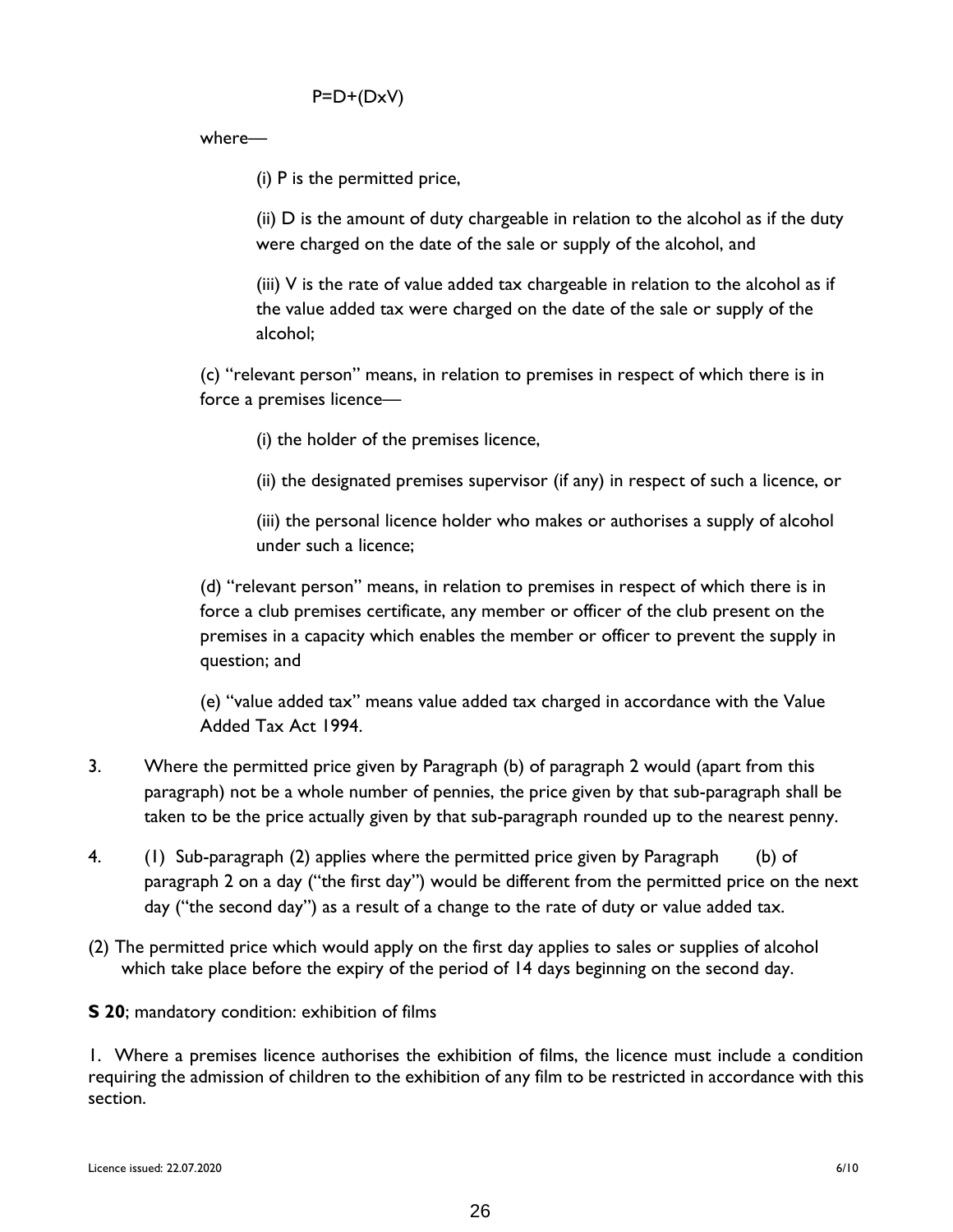2. Where the film classification body is specified in the licence, unless subsection (3)(b) applies, admission of children must be restricted in accordance with any recommendation by that body.

# 3. Where -

(a) The film classification body is not specified in the licence, or

(b) The relevant licensing authority has notified the holder of the licence that this subsection applies to the film in question, admission of children must be restricted in accordance with any recommendation made by that licensing authority.

## 4. In this section –

"children" means any person aged under 18; and

(a) "film classification body" means the person or persons designated as the authority under Section 4 of the Video Recordings Act 1984(c39) (authority to determine suitability of video works for classification).

# **Embedded Conditions:**

All removed.

# **Variations to Embedded Conditions:**

None

# **Annex 2 - Conditions consistent with the Operating Schedule:**

# **For the Prevention of Crime and Disorder:**

- 1. CCTV will be maintained in good working order.
- 2. There will be no discount drinks promotions or 'Happy Hours' at the premises.

# **For Public Safety:**

3. The Designated Premises Supervisor will always be on the premises during musical entertainment to ensure good crowd management.

#### **For the Prevention of Public Nuisance:**

4. Recorded music volume will be reduced to background level during the 'wind down' period.

# **For the Protection of Children from Harm:**

- 5. No children under 16 will be allowed in the premises at any time unless accompanied by an adult.
- 6. Any person seeking to buy alcohol who appears to staff to be under the legal age for such will be required to show a suitable means of proof of age such as a passport or Portman Group card.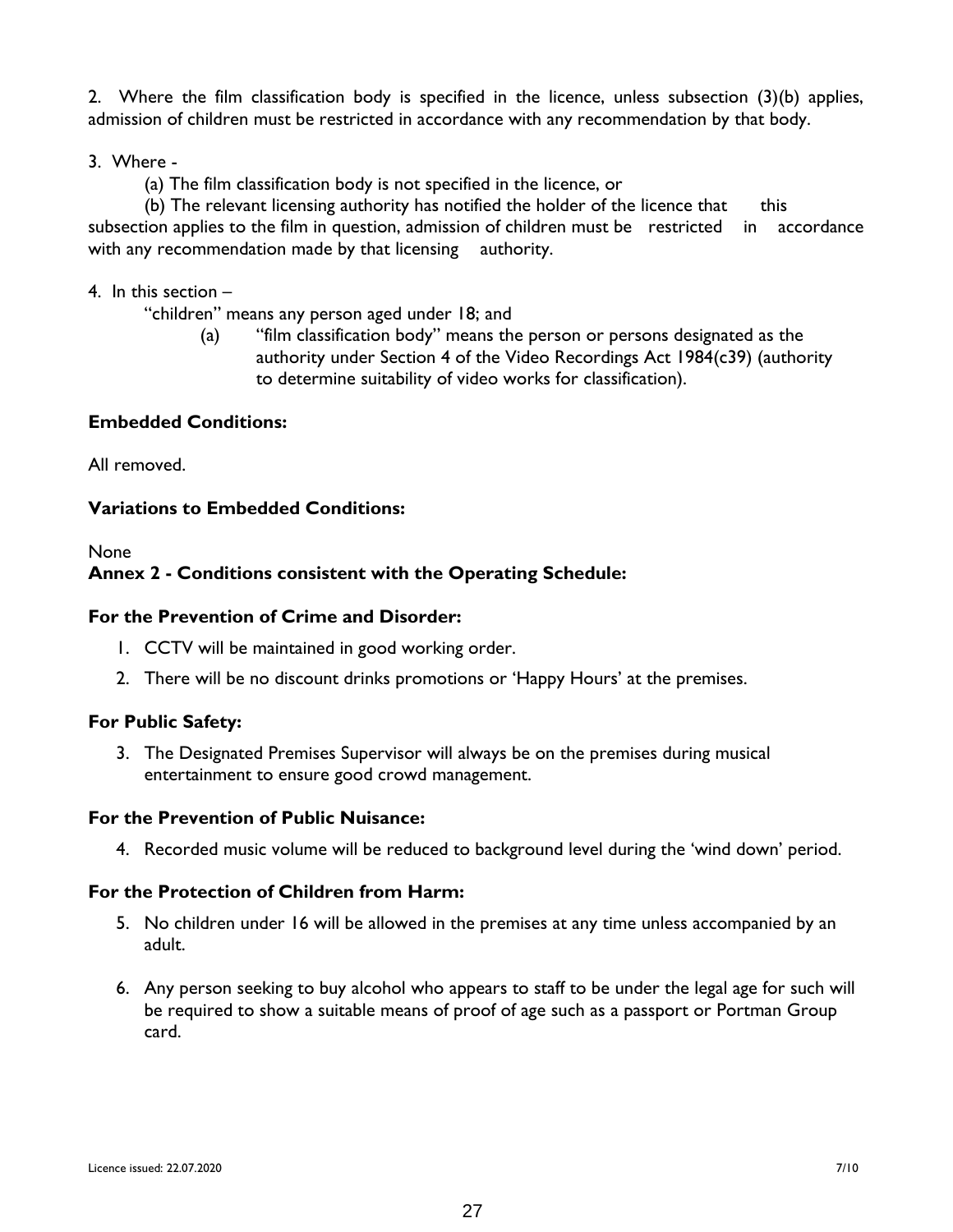#### **Annex 3 - Conditions Attached after a hearing of a Licensing Panel**

1. Apart from bank holidays and event days, the supply of alcohol from the premises shall be limited to the following days and times:-

> Monday to Thursday between 10.00 and 00.00 Friday and Saturday between 10.00 and 01.00 Sunday between 11.00 and 00.00

2. Apart from bank holidays and event days, the premises shall only be open to the public as follows:-

> Monday to Thursday between 10.00 and 00.30 Friday and Saturday between 10.00 and 01.30 Sunday between 11.00 and 00.30

3. Apart from bank holidays and event days, the showing of films, indoor sporting events, the provision of facilities for dancing, recorded music and any activity similar to live or recorded music such as a compere for quizzes or a comedian shall be limited to the following days and times:-

> Monday to Thursday between 10.00 and 00.30 Friday and Saturday between 10.00 and 01.30 Sunday between 11.00 and 00.00

4. Apart from bank holidays and event days, live music shall be limited to the following days and times:-

> Monday to Thursday between 10.00 and 23.30 Friday and Saturday between 10.00 and 00.30 Sunday between 11.00 and 23.00

- 5. The licensee shall ensure that prominent, clear and legible notices are displayed at all exits requesting the public to respect the needs of local residents and to leave the premises and the area quietly.
- 6. The external area shall be closed and cleared of patrons by 23.30.
- 7. The licensee shall ensure that noise or vibration does not emanate from the premises so as to cause a nuisance to nearby properties.
- 8. The licensee shall ensure that excessive noise does not come from the premises, such as to cause people in the neighbourhood to be unreasonably disturbed.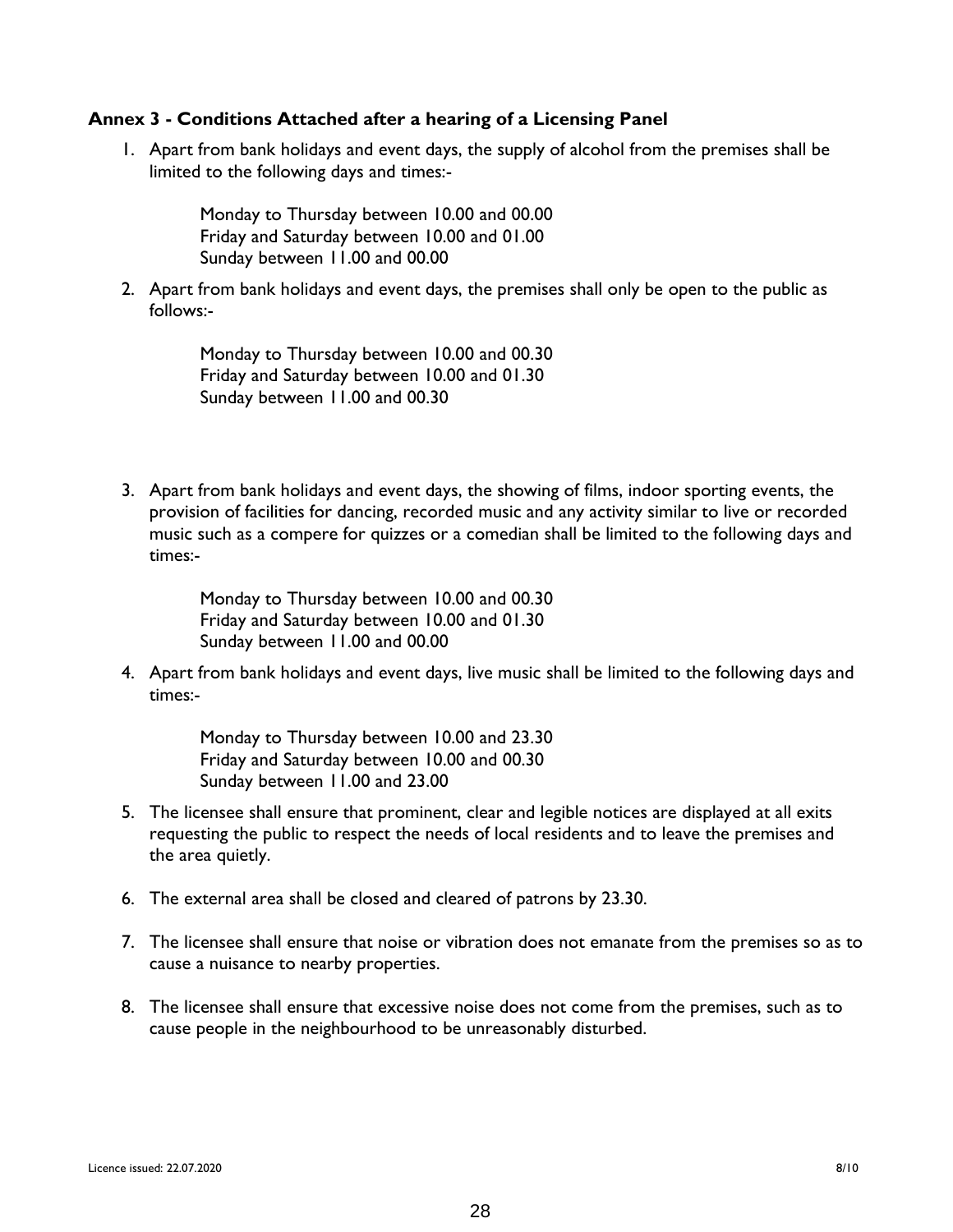**Annex 4 – Plans**